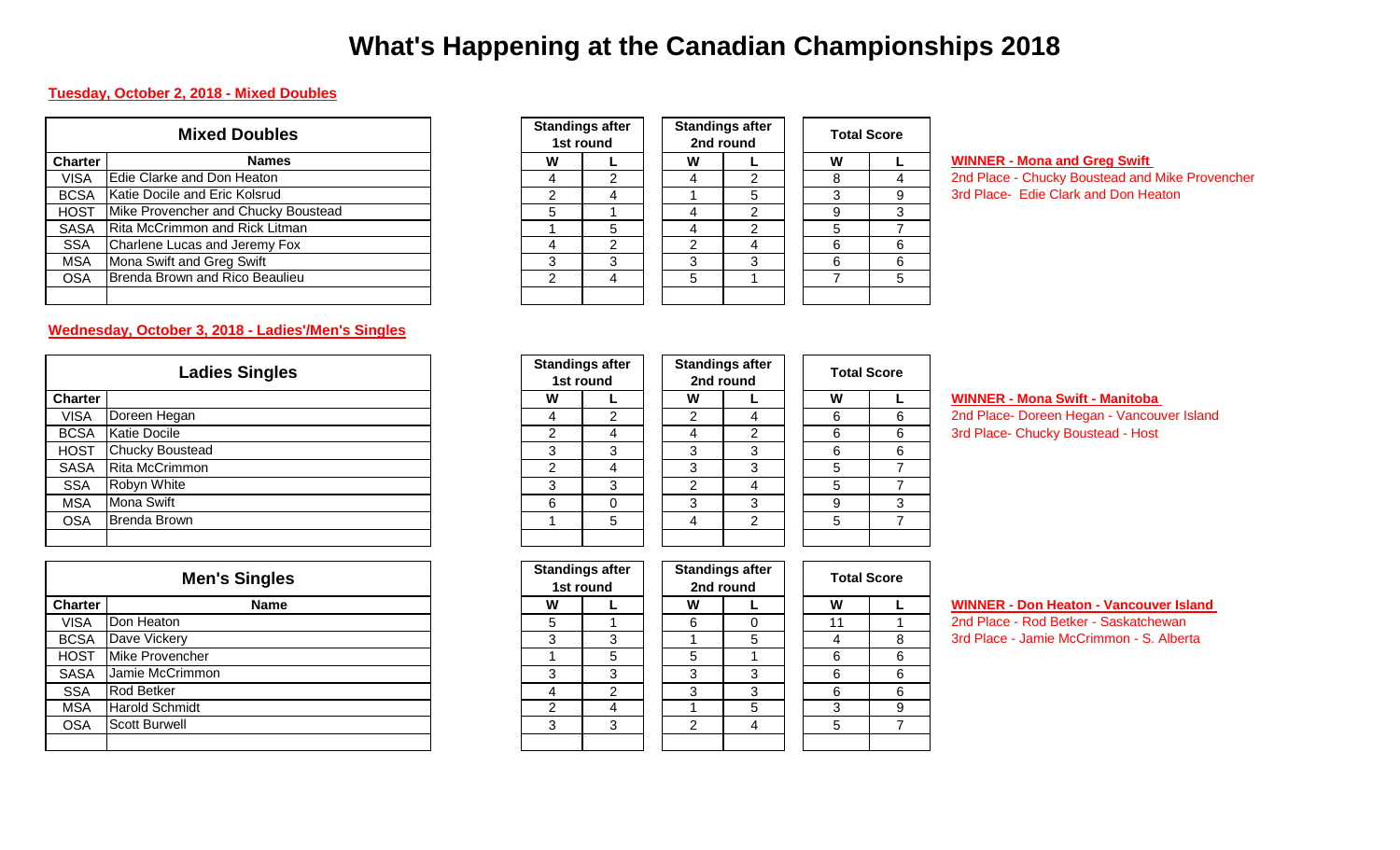## **Thursday, October 4, 2018 - Ladies'/Men's Doubles**

| <b>Ladies Doubles</b> |                                       |  |  |  |  |  |  |  |
|-----------------------|---------------------------------------|--|--|--|--|--|--|--|
| <b>Charter</b>        | <b>Name</b>                           |  |  |  |  |  |  |  |
| <b>VISA</b>           | Edie Clark and Sharon Juhlke          |  |  |  |  |  |  |  |
| <b>BCSA</b>           | lKatie Docile and Sandra Docile       |  |  |  |  |  |  |  |
| <b>HOST</b>           | Chucky Boustead and Carla Dempsey     |  |  |  |  |  |  |  |
| <b>SASA</b>           | Rita McCrimmon and Peggy McCrimmon    |  |  |  |  |  |  |  |
| <b>SSA</b>            | Robyn White and Liz Patrick           |  |  |  |  |  |  |  |
| <b>MSA</b>            | Mona Swift and Cynthia Chudyk Collins |  |  |  |  |  |  |  |
| <b>OSA</b>            | Shana Smith and Jessica Mulkina       |  |  |  |  |  |  |  |
|                       |                                       |  |  |  |  |  |  |  |

| <b>OSA</b>     | Shana Smith and Jessica Mulkina      |  | 2 | 4                                   | 2 | 4                                   | 4 | 8                  |
|----------------|--------------------------------------|--|---|-------------------------------------|---|-------------------------------------|---|--------------------|
|                | <b>Men's Doubles</b>                 |  |   | <b>Standings after</b><br>1st round |   | <b>Standings after</b><br>2nd round |   | <b>Total Score</b> |
| <b>Charter</b> | <b>Names</b>                         |  | W |                                     | W |                                     | W |                    |
| <b>VISA</b>    | Don Heaton and Doug Grant            |  |   |                                     |   |                                     |   |                    |
| <b>BCSA</b>    | <b>Eric Kolsrud and Mel Sinclair</b> |  |   |                                     |   |                                     |   |                    |
| <b>HOST</b>    | Kabal Bimb and Dave Carpenter        |  |   |                                     |   |                                     |   |                    |
| <b>SASA</b>    | Jamie McCrimmon and Rick Litman      |  |   |                                     |   |                                     |   |                    |
| <b>SSA</b>     | Dave Loughren and Tom Loughren       |  |   |                                     |   |                                     |   |                    |
| <b>MSA</b>     | Harold Schmidt and Rob Vandal        |  |   |                                     |   |                                     |   |                    |
| <b>OSA</b>     | Scott Burwell and Marcus Mang        |  |   |                                     |   |                                     |   |                    |
|                |                                      |  |   |                                     |   |                                     |   |                    |

|             | <b>Ladies Doubles</b>                 |   | <b>Standings after</b><br>1st round |          | <b>Standings after</b><br>2nd round |    | <b>Total Score</b> |
|-------------|---------------------------------------|---|-------------------------------------|----------|-------------------------------------|----|--------------------|
| Charter     | <b>Name</b>                           | W |                                     | W        |                                     | W  |                    |
| <b>VISA</b> | Edie Clark and Sharon Juhlke          | 2 |                                     | 4        | 2                                   | 6  | 6                  |
| <b>BCSA</b> | Katie Docile and Sandra Docile        | 0 | 6                                   | $\Omega$ | 6                                   |    | 12                 |
| <b>HOST</b> | Chucky Boustead and Carla Dempsey     | 4 | 2                                   | 2        | 4                                   | 6  | 6                  |
| <b>SASA</b> | Rita McCrimmon and Peggy McCrimmon    | 5 |                                     | 3        | 3                                   | 8  | 4                  |
| <b>SSA</b>  | Robyn White and Liz Patrick           | 3 | 3                                   | 5        |                                     | 8  |                    |
| <b>MSA</b>  | Mona Swift and Cynthia Chudyk Collins | 5 |                                     | 6        | 0                                   | 11 |                    |
| <b>OSA</b>  | Shana Smith and Jessica Mulkina       | 2 | 4                                   | 2        | 4                                   | 4  | 8                  |
|             |                                       |   |                                     |          |                                     |    |                    |

### **WINNER - Robyn Holt and Liz Patrick - Saskatchewan**

3rd Place - Rita McCrimmon & Peggy McCrimmon - S. Alberta 2nd Place - Mona Swift and Cynthia Chudyk Collins - Manitoba

|                | <b>Men's Doubles</b>                 |  |   | <b>Standings after</b><br>1st round |   | <b>Standings after</b><br>2nd round | <b>Total Score</b> | WINNER - Don Heaton and Doug Grant - Vancouver Island    |
|----------------|--------------------------------------|--|---|-------------------------------------|---|-------------------------------------|--------------------|----------------------------------------------------------|
| <b>Charter</b> | Names                                |  | w |                                     | W |                                     | W                  | 2nd Place - Scott Burwell and Markus Martin - Ontario    |
| <b>VISA</b>    | Don Heaton and Doug Grant            |  |   |                                     |   |                                     |                    | 3rd Place - Jamie McCrimmon and Rick Litman - S. Alberta |
| <b>BCSA</b>    | <b>Eric Kolsrud and Mel Sinclair</b> |  |   |                                     |   |                                     |                    |                                                          |
| HOST           | Kabal Bimb and Dave Carpenter        |  |   |                                     |   |                                     |                    |                                                          |
| <b>SASA</b>    | Jamie McCrimmon and Rick Litman      |  |   |                                     |   |                                     |                    |                                                          |
| <b>SSA</b>     | Dave Loughren and Tom Loughren       |  |   |                                     |   |                                     |                    |                                                          |
| <b>MSA</b>     | Harold Schmidt and Rob Vandal        |  |   |                                     |   |                                     |                    |                                                          |
| <b>OSA</b>     | Scott Burwell and Marcus Mang        |  |   |                                     |   |                                     |                    |                                                          |
|                |                                      |  |   |                                     |   |                                     |                    |                                                          |

|  |  |  | WINNER - Don Heaton and Doug Grant - Vancouver Island |  |
|--|--|--|-------------------------------------------------------|--|
|  |  |  |                                                       |  |

| <b>Grand Aggregate</b> |                |  |                                                 |       |  |         |                |  |              |
|------------------------|----------------|--|-------------------------------------------------|-------|--|---------|----------------|--|--------------|
|                        |                |  | <b>Singles</b>                                  |       |  |         | <b>Doubles</b> |  |              |
| <b>Charter</b>         | <b>Mixed</b>   |  | Ladies'                                         | Men's |  | Ladies' | Men's          |  | <b>Total</b> |
| <b>VISA</b>            | 13             |  | 10                                              | 14    |  | 6       | 14             |  | 57           |
| <b>BCSA</b>            | $\overline{2}$ |  | 10                                              | 4     |  | າ       | 3              |  | 21           |
| SASA                   | 4              |  | 4                                               | 9     |  | 11      | 10             |  | 38           |
| <b>HOST</b>            | 13             |  | 10                                              | 9     |  | 8       | 8              |  | 48           |
| <b>SSA</b>             | 8              |  | 4                                               | 12    |  | 11      | 3              |  | 38           |
| <b>MSA</b>             | 8              |  | 14                                              | っ     |  | 14      | 6              |  | 44           |
| <b>OSA</b>             | 8              |  | 4                                               | 6     |  | 4       | 12             |  | 34           |
|                        |                |  |                                                 |       |  |         |                |  |              |
|                        |                |  | Results are determined by round robin play only |       |  |         |                |  |              |
|                        |                |  |                                                 |       |  |         |                |  |              |